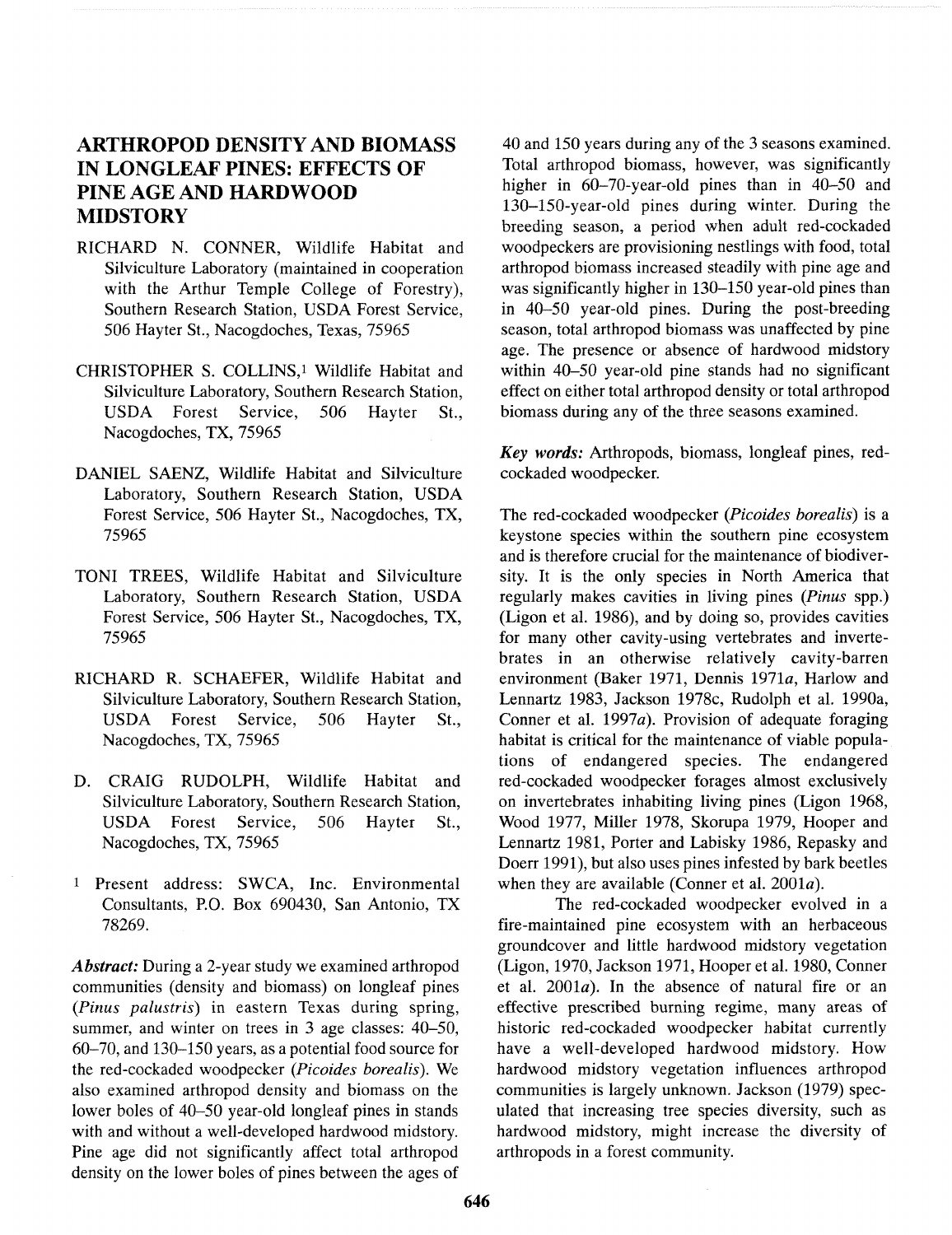Few studies have attempted to quantify arthropod abundance and biomass in pine forests. Hooper (1996) examined winter arthropod biomass on boles, live limbs, and dead limbs on longleaf pine trees (Pinus palustris) of different age classes in the Francis Marion National Forest, South Carolina. He concluded that winter arthropod biomass on longleaf pines increased with tree age up to about 86 years of age and then declined. Hanula et al.  $(2000a)$  examined arthropod communities associated with longleaf pines during four seasons of the year and noted that arthropod biomass increased with increasing tree age up to about 65-70 years (see also Hanula and Horn 2004). They further suggest that arthropod biomass remains relatively constant as pines age beyond 70 years. Horn and Hanula (2002 $a$ ) suggested that it was bark structure that was responsible for higher abundance and biomass of arthropods on longleaf pines than on loblolly pines (Pinus taeda).

Hanula and Franzreb (1998) examined arthropods on the boles of 50-70-year-old longleaf pines, and found that a majority of the arthropods originated from the forest floor. Studies of pine bole arthropod communities on loblolly and shortleaf pines in eastern Texas also indicated that arthropods on the boles of pines were coming primarily from the forest floor, and herbaceous layer vegetation composed primarily of grasses and forbs produced the greatest arthropod biomass on pine boles (Collins et al. 2002).

Male red-cockaded woodpeckers favor the upper bole, branches, and higher regions of pines as foraging sites, whereas females forage more on the lower boles of pines (Ligon 1968, 1971, Ramey 1980, Skorupa 1979, Hooper and Lennartz 1981, Jackson and Schardien-Jackson 1986, Engstrom and Sanders 1997). The presence of hardwood and pine midstory appears to displace female red-cockaded woodpeckers into the foraging niche of the socially dominant male (Rudolph et al. 2002).

Food supply has been shown to greatly influence reproductive success in other birds (Bryant 1975, 1978, 1979; Nolan and Thompson 1975; Sealy 1978; Quinney 1983; Blancher and Robertson 1987). Female red-cockaded woodpeckers appear to suffer weight loss from inadequate foraging habitat sooner than males (Jackson and Parris 1995). Thus, studies focusing on arthropod communities on the lower boles of pines, the region of the pine where female redcockaded woodpeckers do most of their foraging, should be particularly valuable.

Past research on arthropod communities has evaluated arthropods on pines up to 127 years of age for winter arthropods (Hooper 1996) and during other seasons for ages up to about 95 years (Hanula et al.  $2000a$ ). We examined arthropod communities (density and biomass) on pines during spring, summer and winter on trees in three age classes: 40-50, 60-70, and 130-150 years in age. We also examined arthropod density and biomass on the lower boles of 40-50-yearold longleaf pines in stands with and without a well-developed hardwood midstory.

# **STUDY AREAAND METHODS**

We selected 10 pines in each of 4 longleaf pine stands in 1997 on the southern portion of the Angelina National Forest  $(31^{\circ}15'N, 94^{\circ}15'W)$  in eastern Texas. Of the 2 youngest stands (40-50 years old), 1 had fairly dense hardwood foliage in both the understory and midstory, whereas the second stand had few hardwoods, and primarily grasses and forbs in the herbaceous layer (Table 1). The 2 additional stands were 60-70 years old and 130-150 years old, had little hardwood midstory, but had a well-developed herbaceous layer composed of grasses and forbs (Table 1).

# **Vegetation Structure Sampling**

We measured vegetative characteristics in the 4 study areas because the vegetative structure within a pine stand might influence arthropod abundance on pine boles. We measured basal area of overstory pines, overstory hardwoods, midstory pines, and midstory hardwoods using a 1-factor metric basal area prism. We estimated foliage density at 0-1 m and 1-2 m in each cardinal direction from the base of each study tree using a foliage density board as described by MacArthur and MacArthur (1961). We used a hollow 4- x 12- cm tube as described by James and Shugart (1970) to determine groundcover percentage (monocot and dicot) and canopy closure percentage along 11.2-m transects extending from the base of each study tree in 4 cardinal directions. Each study tree was cored with an increment borer and the age determined in the lab.

# **Arthropod sampling**

Arthropods were sampled on the pines for a 7-day period in January, May-June, and August during 1997 and 1998 at 3 heights on the bole: 3, 6, and 9 m. These 3 times of the year correspond to the red-cockaded woodpecker's winter, breeding season, and post-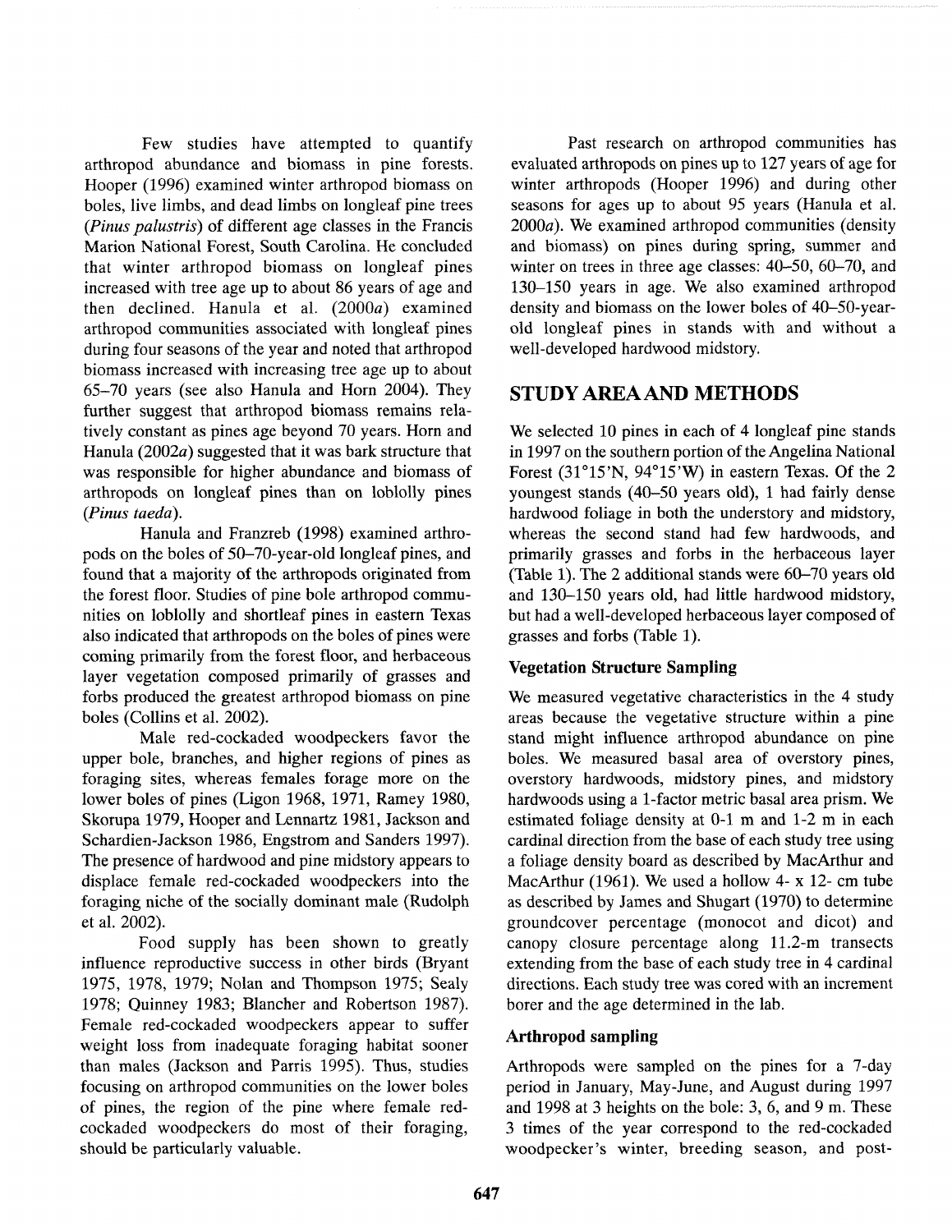|                                                    | Longleaf Pine Stands ( $n = 10$ each) |                                    |                      |                    |  |  |  |
|----------------------------------------------------|---------------------------------------|------------------------------------|----------------------|--------------------|--|--|--|
|                                                    | $40-50$ y old                         | 40-50 y old                        |                      |                    |  |  |  |
| Habitat Variables <sup>a</sup>                     | with Midstory                         | without Midstory                   | 60-70 y old          | 130-150 y old      |  |  |  |
| Foliage Density 0-1 m $(k)^{6}$                    | $0.23(0.09)^{A}$                      | $0.16(0.10)^{A,B}$                 | $0.45(0.13)^8$       | $0.82(0.33)^{C}$   |  |  |  |
| Foliage Density 1-2 m (k)                          | $0.17(0.06)^A$                        | $0.07(0.05)^{B}$                   | $0.07(0.05)^8$       | $0.30(0.08)^{C}$   |  |  |  |
| Foliage Density 0-1 m (k)                          | $0.13(0.08)^{A}$                      | $0.03(0.01)^8$                     | $0.03(0.01)^{B}$     | $0.16(0.07)^{A}$   |  |  |  |
| Herbaceous Dicot Groundcover                       | 13.8 $(9.8)^{A,B}$                    | 11.5 $(4.9)^A$                     | 26.9 $(12.8)^{B,C}$  | 29.9 $(15.3)^{C}$  |  |  |  |
| (% )                                               |                                       |                                    |                      |                    |  |  |  |
| Monocot Groundcover (%)                            | $2.4 (2.3)^{A}$                       | 10.9 $(8.5)^8$                     | 2.8 $(2.8)^{A,B}$    | 6.6 $(10.3)^{A,B}$ |  |  |  |
| Canopy Closure (%)                                 | 84.5 $(7.7)^A$                        | 61.6 $(12.7)^{B}$                  | 55.0 $(7.1)^8$       | 53.5 $(11.6)^8$    |  |  |  |
| Stand Height (m)                                   | 23.0 $(0.0)^A$                        | 21.0 $(0.0)^B$                     | 29.0 $(0.0)^{c}$     | 26.8 $(2.0)^{0}$   |  |  |  |
| <b>Overstory Pine Basal Area</b><br>$(m^2/ha)$     | 10.7 $(2.8)^{A}$                      | 16.5 $(2.7)^8$                     | 21.5 $(2.8)^{\circ}$ | 12.2 $(2.1)^{A}$   |  |  |  |
| Midstory Pine Basal Area (m <sup>2</sup> /ha)      | 3.4 $(2.2)^A$                         |                                    | $0.0 (0.0)^8$        | $0.4~(0.7)^8$      |  |  |  |
| <b>Overstory Hardwood Basal Area</b><br>$(m^2/ha)$ | 1.5 $(0.9)^A$                         | $0.0 (0.0)^8$<br>0.9 $(0.9)^{A,B}$ | $0.2(0.3)^8$         | $0.3(0.5)^8$       |  |  |  |
| Midstory Hardwood Basal Area<br>$(m^2/ha)$<br>. .  | 2.7 $(2.1)^A$                         | $0.8(0.8)^8$                       | $0.1 (0.3)^8$        | $0.0(0.0)^8$       |  |  |  |

Table 1. Habitat characteristics (mean  $\pm$  SD) of 4 longleaf pine stands in which pine bole arthropod communities were examined on the Angelina National Forest, eastern Texas.

<sup>a</sup>ANOVA followed by Tukey's Test. Common letters across rows indicate non-significant differences at an alpha level of 0.05.

 $^{\rm b}$ See MacArthur and MacArthur (1961) for horizontal measurements of foliage (k).

breeding season, respectively. Thus, sampling was conducted during three seasons each year for 2 years on 40 trees, yielding 720 trap samples (3 heights  $\times$  40 trees  $\times$  3 seasons  $\times$  2 years).

Each arthropod trap was composed of a 5-cmwide clear weatherproof tape with a 3- to 4-mm layer of Tangle Trap@ (an insect trap coating made by the Tangle Foot Company) on the surface. To prepare for arthropod sampling, we shaved the bark ridges on the surface of the bole at each collection site (3, 6, and 9 m above the ground) approximately 15 cm wide to prevent arthropods from traveling under the trap tape. The tape was placed around the circumference of the tree at the three desired heights. After 7 days the traps and entrapped arthropods were removed and wrapped in a clear plastic film for freezer storage.

#### **Arthropod Identification and Sorting**

We examined arthropods through the clear plastic film and identified to taxonomic order or class (Borror and White 1970). We used a micrometer to measure length, and placed each arthropod into 1 of 3 size categories: *<3*  mm, 3-10 mm, and >10 mm. Because small arthropods (~3 mm) were so numerous, we randomly sub-sampled 3 10-cm segments on each trap for this size category. We divided the traps into numbered segments and used random number tables ( $n = 16$ ) to select which segments to sample. All arthropod abundance data were converted to the number of arthropods per m2 of trap surface. For most taxa, representative arthropods were captured for each of the 3 size classes, dried to constant weight, and averaged for each taxon size class. The weight coefficients were multiplied times the arthropod density

Table 2. The effects of longleaf pine age on the density and biomass (mean  $\pm$  SD) of arthropod prey of red-cockaded woodpeckers on the Angelina National Forest, eastern Texas.

|                                               | Longleaf Pine Age          |                                                          |                                      |  |  |  |
|-----------------------------------------------|----------------------------|----------------------------------------------------------|--------------------------------------|--|--|--|
| Arthropod Variables <sup>a</sup>              | 40-50 years old            | 60-70 years old                                          | 130-150 years old                    |  |  |  |
| Breeding Season (May-June)                    |                            |                                                          |                                      |  |  |  |
| Total Arthropod Density (no./m <sup>2</sup> ) | 15443 (30604) <sup>A</sup> | 18101 (37216) <sup>A</sup><br>2.49 (1.48) <sup>A,B</sup> | 17156 $(32977)^A$<br>2.98 $(2.77)^B$ |  |  |  |
| Total Arthropod Biomass (g/m <sup>2</sup> )   | 2.06 $(1.42)^{A}$          |                                                          |                                      |  |  |  |
| Post-breeding Season (August)                 |                            |                                                          |                                      |  |  |  |
| Total Arthropod Density (no./m <sup>2</sup> ) | 7784 (11601) <sup>A</sup>  | 10061 $(14511)^A$                                        | 9121 $(13993)^{A}$                   |  |  |  |
| Total Arthropod Biomass (g/m <sup>2</sup> )   | 1.02 $(0.76)^{A}$          | 1.13 $(0.67)^A$                                          | 1.12 $(0.60)^A$                      |  |  |  |
| Winter (January)                              |                            |                                                          |                                      |  |  |  |
| Total Arthropod Density (no./m <sup>2</sup> ) | 1725 $(2535)^{A}$          | 1608 $(2222)^{A}$                                        | 1455 $(2181)^A$                      |  |  |  |
| Total Arthropod Biomass (g/m <sup>2</sup> )   | $0.45(0.48)^A$             | $0.74(0.56)^{E}$                                         | $0.51(0.56)^A$                       |  |  |  |

<sup>a</sup>Two-way ANOVA with interaction (pine age \* year) calculated for each season followed by Duncan's Multiple Range Test. Common letters across rows indicate non-significant differences at an alpha level of 0.05. Pine stands examined contained minimal or no hardwood midstory.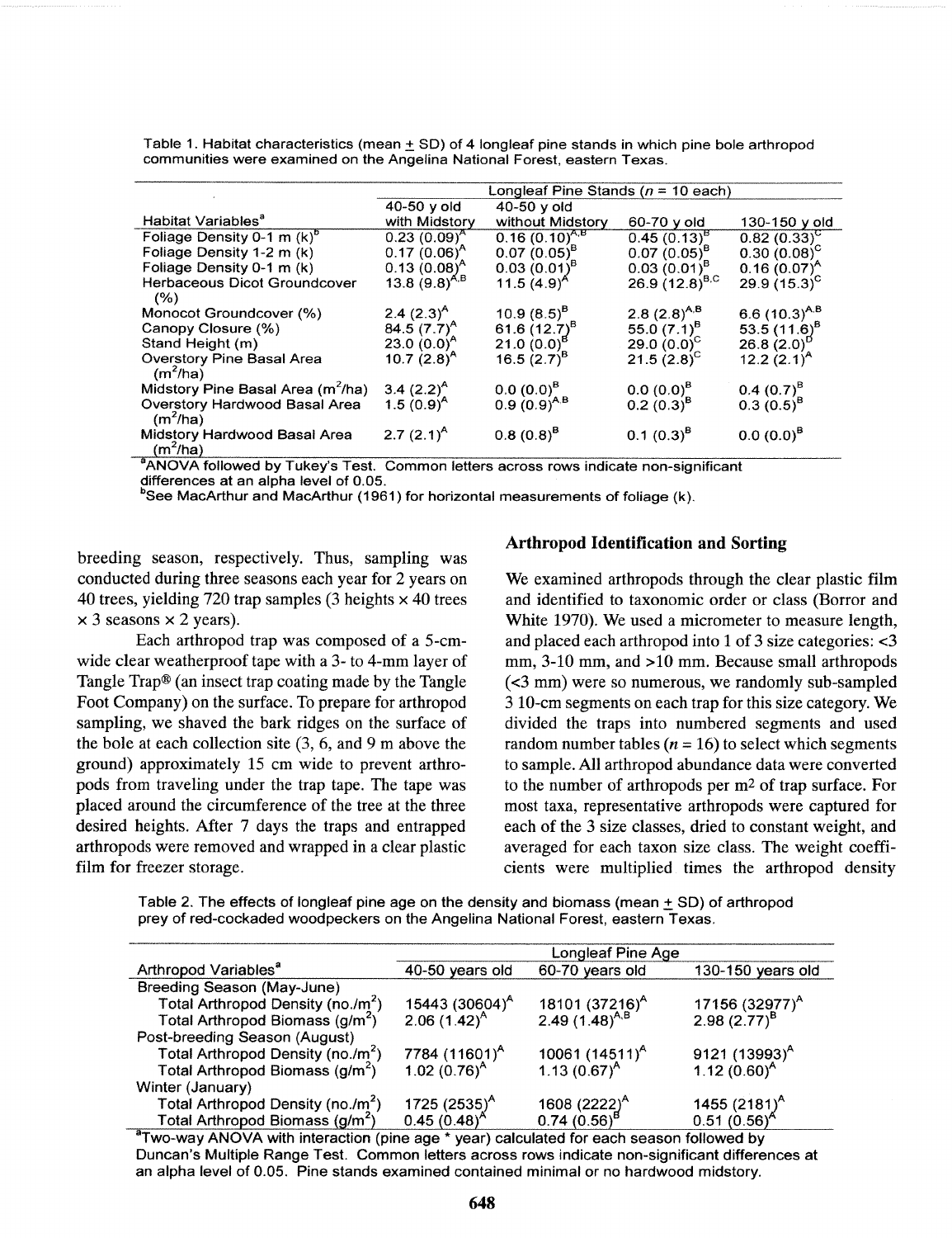values to estimate total biomass per m2 for trap sample. Only taxa eaten by red-cockaded woodpeckers (Hess and James 1998, Hanula and Engstrom 2000, Hanula et al. 2000a) were included in the biomass estimate; samples of Diplopoda (millipedes) were not included because of their noxious taste/toxicity.

#### **Statistical Analyses**

We compared total arthropod density and total arthropod biomass between hardwood midstory treatments within each season with 2-way factorial analyses of variance (ANOVA, midstory condition  $\times$  year) followed by Duncan's multiple range test (sample sizes across treatments were equal). A 2-way factorial ANOVA (pine age **x** year) within each season was also used to evaluate the effect of pine age on total arthropod density and total arthropod biomass. Data from all 40 pines were used to evaluate the effect of trap height on total arthropod density and total arthropod biomass (ANOVA, trap height  $\times$  year). The criterion for significance in all statistical tests was  $a = 0.05$ .

## **RESULTS**

A diverse array of arthropod taxa was captured in the traps on the boles of longleaf pines at all heights and during all 3 seasons (Appendices 1,2,3). The arthropod sampling method was very successful and, because traps were left on pine boles for the same 7 days on all treatments, variation due to time of day and temperature and humidity fluctuation, should have been equal among treatments. Only 1 taxonomic order was excluded from calculation of total arthropod biomass (Diplopoda) because millipedes are known to be distasteful/toxic and are not mentioned as red-cockaded woodpecker prey in previous studies on diet (Hess and

James 1998, Hanula and Engstrom 2000, Hanula et al. 2000a). Removal of this taxon from biomass calculations affected results only during the winter. During the winter of 1998, a large downward movement of millipedes from the canopy was detected in the traps 9 m above the ground, primarily in the 40-50-year-old pines. Removal of this taxon resulted in the 60-70-yearold age class having the greatest arthropod biomass during winter (Table 2).

Pine age did not significantly affect total arthropod density on the lower boles of pines between the ages of 40 and 150 years during any of the 3 seasons examined (Table 2). Total arthropod biomass, however, was significantly higher in 60-70-year-old pines than in 40-50- and 130-150-year-old pines during winter. During the breeding season, a period when adults are provisioning nestlings with food, total arthropod biomass increased as pine age increased and was significantly higher in 130-150-year-old pines than in 40-50-year-old pines (Table 2, Figure 1). When the 40-50-year-old stand with hardwood midstory was excluded and only the 3 age classes with minimal hardwood midstory were examined, the increase of arthropod biomass with tree age during the breeding season coincided with a corresponding increase in monocots, herbaceous dicots, and vegetation density in the 0 to 1 m vegetation layer with tree age (Table 1). During the post-breeding season, total arthropod biomass was unaffected by increasing pine age (Table 2).

The presence or absence of hardwood midstory around 40-50-year-old pines had no significant effect on either total arthropod density or total arthropod biomass during any of the three seasons examined (Table 3). There was a tendency for arthropod biomass to be higher on pines where hardwood midstory was

**Table 3. The effect of hardwood midstory on the density and biomass (mean 5 SD) of arthropod prey of red-cockaded woodpeckers on 40-50 year-old longleaf pines on the Angelina National Forest, eastern Texas.** 

|                                                                                              | <b>Condition of Hardwood Midstory</b>                 |                                                       |  |  |  |  |
|----------------------------------------------------------------------------------------------|-------------------------------------------------------|-------------------------------------------------------|--|--|--|--|
| Arthropod Variables <sup>a</sup>                                                             | Hardwood Midstory Present Hardwood Midstory Absent    |                                                       |  |  |  |  |
| <b>Breeding Season</b>                                                                       |                                                       |                                                       |  |  |  |  |
|                                                                                              |                                                       |                                                       |  |  |  |  |
| Total Arthropod Density (no./m <sup>2</sup> )<br>Total Arthropod Biomass (g/m <sup>2</sup> ) | 11993 $(20134)^A$<br>2.42 $(1.43)^A$                  | $15443 (30604)^{A}$<br>2.06 $(1.42)^{A}$              |  |  |  |  |
| Post-breeding Season                                                                         |                                                       |                                                       |  |  |  |  |
| Total Arthropod Density (no./m <sup>2</sup> )                                                |                                                       |                                                       |  |  |  |  |
| Total Arthropod Biomass (g/m <sup>2</sup> )                                                  | 8439 (13756) <sup>A</sup><br>1.03 (0.72) <sup>A</sup> | 7784 (11602) <sup>A</sup><br>1.01 (0.76) <sup>A</sup> |  |  |  |  |
| Winter                                                                                       |                                                       |                                                       |  |  |  |  |
| Total Arthropod Density (no./m <sup>2</sup> )                                                | 1569 (2356) <sup>A</sup>                              | 1725 $(2535)^A$                                       |  |  |  |  |
| Total Arthropod Biomass (g/m <sup>2</sup> )                                                  | $0.67(0.76)^{A}$                                      | $0.45(0.48)^{A}$                                      |  |  |  |  |

<sup>a</sup>Two-way ANOVA with interaction (midstory condition  $*$  year) calculated for each season followed by Duncan's Multiple Range Test. Common letters across rows indicate non-significant differences **at an alpha level of 0.05.**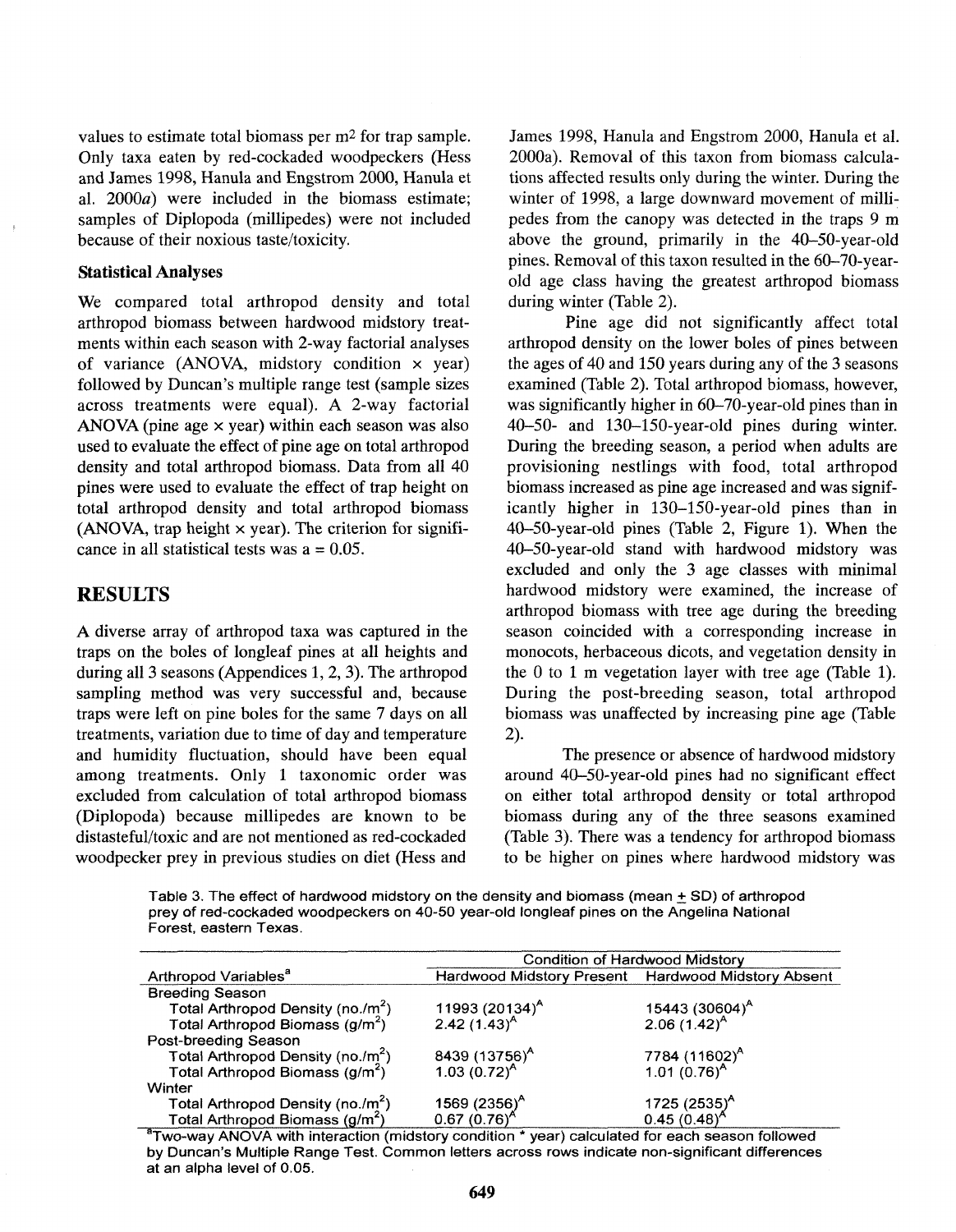

Figure 1. Mean arthropod biomass measured on the boles of three different age classes of longleaf pines during the red-cockaded woodpecker breeding and post-breeding seasons and winter on the Angelina National Forest in eastern Texas.



Figure 2. Mean arthropod biomass measured at 3, 6, and 9 m on the boles of longleaf pines during the red-cockaded woodpecker breeding and post-breeding seasons and winter on the Angelina National Forest in eastern Texas.

more abundant, but this tendency was not significant. None of the stands we examined in the present study had a dense growth of hardwood mid- and understory as is often present in loblolly pine *(Pinus* taeda) stands (see Collins et al. 2002).

Generally, both total arthropod density and total

arthropod biomass were higher on the lower portion of the bole (3 m above the ground) than at 6 m or 9 m (Table 4, Figure 2). Only during winter was arthropod biomass at 9 m above the ground similar to biomass captured at 3 m above the ground.

Season had a strong effect on both total arthropod density and total arthropod biomass. Both measures of arthropods (density and biomass) were highest during the woodpecker's breeding season, significantly lower during the post-breeding season, and lowest during winter (Table 5).

## **DISCUSSION**

Arthropod biomass was likely a better index of prey for red-cockaded woodpeckers than total mean density. Total number of arthropods fluctuated widely throughout the study and was greatly affected by seasonal blooms of numerous, small arthropods, whereas biomass was primarily determined by large, less mobile arthropods.

Our examination of arthropods on longleaf pines focused on the bole, which is the primary foraging location of the female red-cockaded woodpecker (Ligon 1968, 1970; Ramey 1980; Skorupa 1979; Hooper and Lennartz 1981). The energy requirements of the female for egg production emphasize the importance of this aspect of foraging habitat, and Jackson and Parris (1995) suggest that the female is the first to suffer weight loss when foraging habitat is insufficient. Our observation that higher arthropod densities and biomass were detected at the lower sampling site on pine boles, an important region of the bole for foraging female redcockaded woodpeckers, is consistent with previous research. Hanula and Franzreb (1998), Hess and James (1998), Collins et al. (2002), James et al. (2001), and Hanula and Horn (2004) concluded that a significant portion of arthropods on the boles of pines came from forest floor vegetation and woody detritus.

Hooper (1996) and Hanula et al.  $(2000a)$  also examined arthropod biomass on pines to project their potential to provide food for red-cockaded woodpeckers. Our observations during winter closely matched those of Hooper (1996); both studies detected higher arthropod biomass in pines 60-70 years old than in the younger and older pines examined.

We were able to study arthropods on pines in an older age class (130-150 years old) than either Hooper (1996) or Hanula et al. (2000a), and unlike the previous studies, we were also able to evaluate annual differences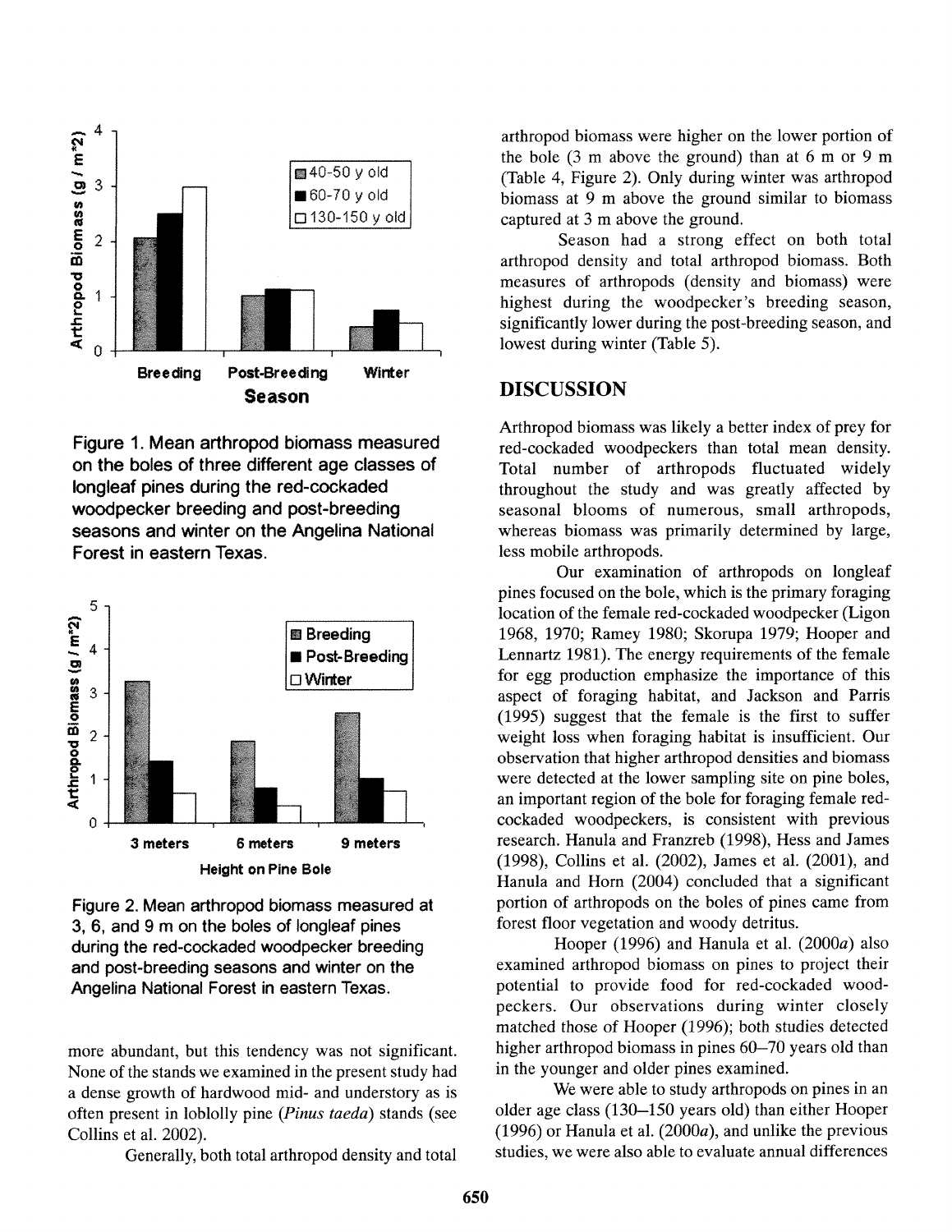in the availability of arthropods because of the 2-y duration of our sampling. Hooper (1996) and Hanula et al.  $(2000a)$  suggested the possibility that arthropod biomass on pines does not increase beyond pines 70-80 years in age. Although our study only evaluated multiple trees in 1 forest stand for each age class, we did observe highest arthropod biomass on the boles of 130-150-year-old longleaf pines during the breeding season, suggesting the possibility of increased foraging benefit for red-cockaded woodpeckers from longleaf pines older than 120 years.

The availability of arthropod prey during the breeding season is particularly important for the provisioning of nestlings. James et al. (1997, 2001) observed that red-cockaded woodpecker fitness (reproduction and group size) was positively related to the amount of herbaceous groundcover, low amounts of hardwood and pine midstory, and densities of large, old pines. Walters et al. (2002b) also observed that red-cockaded woodpecker group size was positively related to the density of old-growth pines. Our detection of higher prey biomass on older-growth pines during the breeding season suggests that the presence of these old pines and their higher prey biomass may be important for redcockaded woodpecker reproductive attainment and large group size.

Even with the data provided by our study of 130-150-year-old longleaf pines, we still do not know

how increasing pine age will affect arthropod availability. Longleaf pines can live in excess of 350 years with known ages beyond 500 years (Platt et al. 1988a). Thus, even the pines we examined had not attained half of their potential maximum age.

Red-cockaded woodpeckers tend to avoid pine stands with hardwood midstory for nesting and roosting (Conner and Rudolph 1989, Loeb et al. 1992) and foraging habitat (Rudolph et al. 2002, Walters et al. 2002b). We detected no differences in the numbers and biomass of arthropods in 40-50-year-old pine stands with and without hardwood midstory throughout the year. Thus, factors other than availability of prey may cause red-cockaded woodpeckers to favor pine stands with minimal hardwood midstory.

## **ACKNOWLEDGMENTS**

We thank R. F. Billings, J. A. Neal, and J. R. Walters for constructive comments on an early draft of the manuscript. Research on the red-cockaded woodpecker was done under U.S. Fish and Wildlife Service federal permit TE832201-0 to Richard N. Conner. The use of trade, equipment, or firm names in this publication is for reader information only and does not imply endorsement by the U.S. Department of Agriculture of any product or service.

Table 4. Density and biomass (mean  $\pm$  SD) of arthropod prey of red-cockaded woodpeckers relative to height on the bole of longleaf pines on the Angelina National Forest, eastern Texas.

|                                               | <b>Height on Longleaf Pine Boles</b> |                                    |                       |  |  |  |  |
|-----------------------------------------------|--------------------------------------|------------------------------------|-----------------------|--|--|--|--|
| Arthropod Variables <sup>a</sup>              | 6 m above ground<br>3 m above ground |                                    |                       |  |  |  |  |
|                                               |                                      |                                    | 9 m above ground      |  |  |  |  |
| <b>Breeding Season</b>                        |                                      |                                    |                       |  |  |  |  |
| Total Arthropod Density (no./m <sup>2</sup> ) | 27764 (26813) <sup>A</sup>           | 11365 (10842) <sup>B</sup>         | 9243 $(6011)^8$       |  |  |  |  |
| Total Arthropod Biomass (g/m <sup>2</sup> )   | 3.26 $(2.00)^A$                      | 1.89 $(0.88)^8$                    | 2.53 $(0.98)^{\circ}$ |  |  |  |  |
| Post-breeding Season                          |                                      |                                    |                       |  |  |  |  |
| Total Arthropod Density (no./m <sup>2</sup> ) | 12538 $(5299)^{A}$                   |                                    | 6641 $(3664)^8$       |  |  |  |  |
| Total Arthropod Biomass (g/m <sup>2</sup> )   | $1.43(0.63)^{A}$                     | 7532 $(3444)^8$<br>0.80 $(0.38)^8$ | 1.01 $(0.55)^{\circ}$ |  |  |  |  |
| Winter                                        |                                      |                                    |                       |  |  |  |  |
| Total Arthropod Density (no./m <sup>2</sup> ) | 2276 $(817)^{A}$                     | 1354 $(670)^8$                     | 1138 $(621)^C$        |  |  |  |  |
| Total Arthropod Biomass (g/m <sup>2</sup> )   | $0.68(0.44)^A$                       | $0.39(0.38)^8$                     | $0.72(0.62)^4$        |  |  |  |  |
| $2 -$                                         |                                      |                                    | .<br>$ -$             |  |  |  |  |

<sup>a</sup>Two-way ANOVA with interaction (bole height \* year) calculated for each season followed by Duncan's Multiple Range Test. Common letters across rows indicate non-significant differences at an alpha level of 0.05.

Table 5. The effects of season on the density and biomass (mean  $\pm$  SD) of arthropod prey of redcockaded woodpeckers on the boles of longleaf pines on the Angelina National Forest, eastern Texas.

|                                                                                              | Season             |                           |                   |  |  |
|----------------------------------------------------------------------------------------------|--------------------|---------------------------|-------------------|--|--|
| Arthropod Variables <sup>a</sup>                                                             | <b>Breeding</b>    | Post-breeding             | Winter            |  |  |
| Total Arthropod Density (no./m <sup>2</sup> )                                                | $15673(30775)^{4}$ | 8851 (13452) <sup>B</sup> | 1589 $(2315)^{C}$ |  |  |
| Total Arthropod Biomass (g/m <sup>2</sup> )                                                  | $2.48(1.88)^{4}$   | $1.07(0.69)^8$            | $0.59(0.61)^{6}$  |  |  |
| $a$ Tugua way ANOVA with interaction (eqgans * you) followed by Dynappin Multiple Pengo Toot |                    |                           |                   |  |  |

"Two-way ANOVA with interaction (season \* year) followed by Duncan's Multiple Range Test.<br>Common letters across rows indicate non-significant differences at an alpha level of 0.05.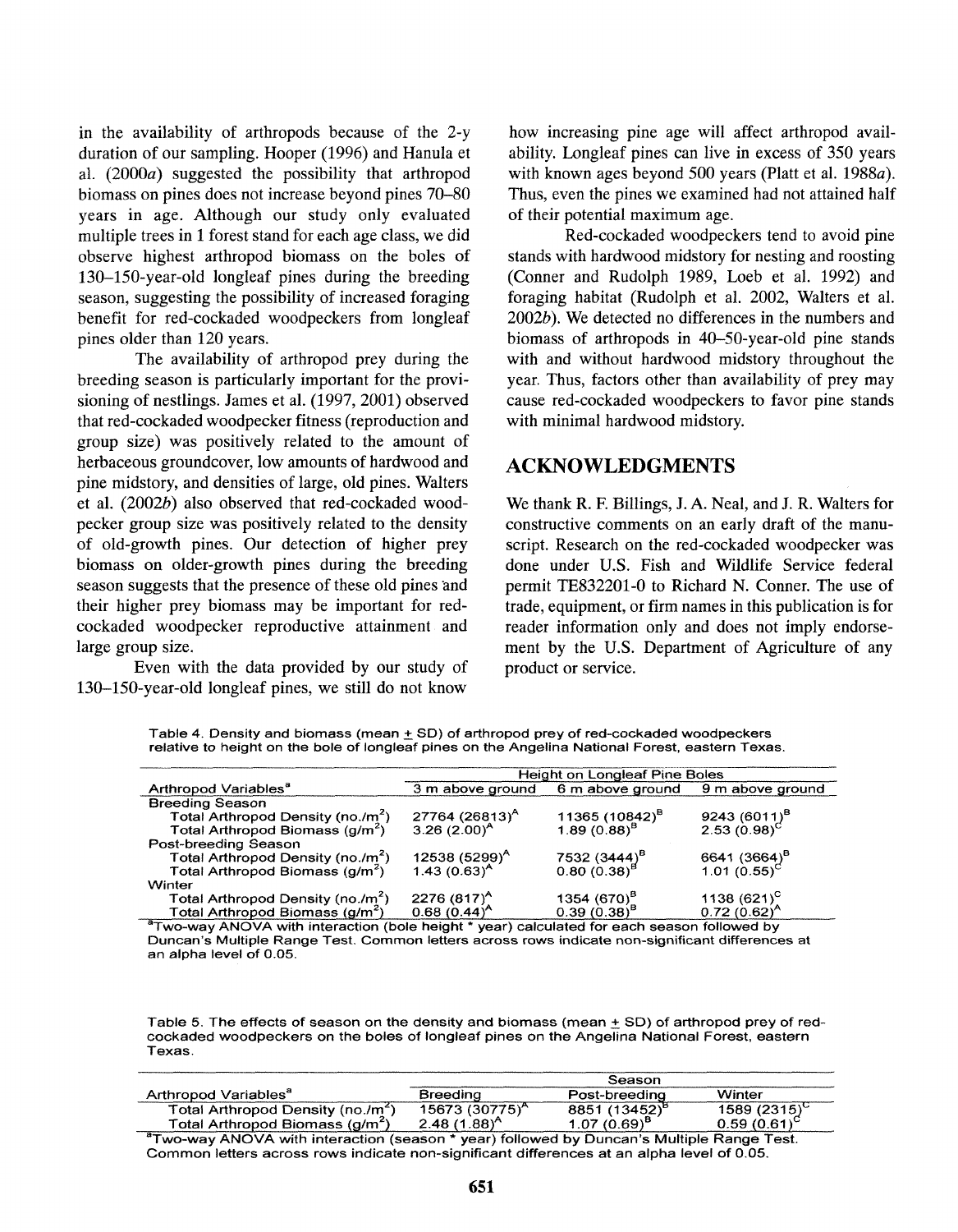|                  |                                  | 40-50 years old |                          | 40-50 years old     |         | 60-70 years old |         | 130-150 years old |
|------------------|----------------------------------|-----------------|--------------------------|---------------------|---------|-----------------|---------|-------------------|
|                  | <b>Hardwood Midstory Present</b> |                 | Hardwood Midstory Absent |                     |         |                 |         |                   |
|                  | Mean                             | Mean            | Mean                     | Mean                | Mean    | Mean            | Mean    | Mean              |
|                  | Density                          | <b>Biomass</b>  | Density                  | <b>Biomass</b>      | Density | Biomass         | Density | <b>Biomass</b>    |
| Arthropod Order  | (no/m <sup>2</sup>               | $\frac{q}{m^2}$ | (no/m <sup>2</sup> )     | (g/m <sup>2</sup> ) | (no/m^) | $(g/m^2)$       | (no/m"  | $(g/m^2)$         |
| Araneae          | 209.9                            | 0.504           | 266.0                    | 0.505               | 272.4   | 0.542           | 220.0   | 0.489             |
| Opiliones        | 27.75                            | 0.422           | 13.31                    | 0.202               | 16.27   | 0.247           | 29.82   | 0.453             |
| Pseudoscorpiones | 160.8                            | 0.002           | 88.58                    | 0.0009              | 150.9   | 0.002           | 141.1   | 0.001             |
| Chilopoda        | 31.11                            | 0.738           | 10.46                    | 0.248               | 31.179  | 0.754           | 19.82   | 0.470             |
| Diplopoda        | 3.467                            | 0.109           | 1.031                    | 0.032               | 0       | $\Omega$        | 2.216   | 0.070             |
| Collembola       | 20312                            | 0.609           | 27552                    | 0.827               | 33973   | 1.019           | 33051   | 0.992             |
| Orthoptera       | 5.688                            | 0.122           | 2.185                    | 0.096               | 5.239   | 0.101           | 4.856   | 0.126             |
| Blattaria        | 23.39                            | 0.390           | 10.48                    | 0.180               | 18.55   | 0.351           | 35.87   | 0.763             |
| Isoptera         | 9.108                            | 0.038           | 1.066                    | 0.004               | 13.50   | 0.038           | 52.14   | 0.138             |
| Psocoptera       | 1437                             | 0.043           | 918.6                    | 0.028               | 1506    | 0.045           | 1237    | 0.037             |
| Hemiptera        | 8.817                            | 0.042           | 1.642                    | 0.004               | 10.19   | 0.006           | 7.696   | 0.007             |
| Homoptera        | 388.1                            | 0.101           | 545.6                    | 0.176               | 514.8   | 0.154           | 279.2   | 0.130             |
| Coleoptera       | 276.8                            | 0.347           | 166.8                    | 0.173               | 185.5   | 0.165           | 291.1   | 0.332             |
| Lepidoptera      | 4.579                            | 0.015           | 5.402                    | 0.004               | 5.903   | 0.012           | 5.970   | 0.019             |
| Diptera          | 1976                             | 0.287           | 3413                     | 0.440               | 3602    | 0.453           | 3809    | 0.548             |
| Hymenoptera      | 1780                             | 0.117           | 1509                     | 0.102               | 1594    | 0.114           | 988.8   | 0.085             |

Appendix 1. Mean density and biomass of arthropods on longleaf pine in different-aged stands during red-cockaded woodpecker breeding<br>seasons (May-June), 1997 and 1998.

Appendix 2. Mean density and biomass of arthropods on longleaf pine in different-aged stands during red-cockaded woodpecker post-<br>breeding seasons (August), 1997 and 1998.

|                  | 40-50 years old |                           |                          | 40-50 years old     |         | 60-70 years old     | 130-150 years old |                     |
|------------------|-----------------|---------------------------|--------------------------|---------------------|---------|---------------------|-------------------|---------------------|
|                  |                 | Hardwood Midstory Present | Hardwood Midstory Absent |                     |         |                     |                   |                     |
|                  | Mean            | Mean                      | Mean                     | Mean                | Mean    | Mean                | Mean              | Mean                |
|                  | Densitv         | <b>Biomass</b>            | Densitv                  | <b>Biomass</b>      | Density | <b>Biomass</b>      | Density           | <b>Biomass</b>      |
| Arthropod Order  | (no/m"          | $(g/m^2)$                 | (no/m^)                  | (q/m <sup>2</sup> ) | (no/m"  | (g/m <sup>2</sup> ) | (no/m"            | (g/m <sup>2</sup> ) |
| Araneae          | 116.4           | 0.326                     | 134.6                    | 0.355               | 139.8   | 0.258               | 162.1             | 0.288               |
| Opiliones        | 1.004           | 0.015                     | ٥                        | 0                   | 0       | 0                   | O                 | o                   |
| Pseudoscorpiones | 131.2           | 0.001                     | 150.9                    | 0.002               | 114.8   | 0.001               | 121.4             | 0.001               |
| Chilopoda        | 17.48           | 0.415                     | 2.237                    | 0.053               | 6.346   | 0.150               | 12.74             | 0.302               |
| Diplopoda        | 0               | 0                         | 1.200                    | 0.038               | Ω       | Ω                   | 0                 | 0                   |
| Collembola       | 9167            | 0.275                     | 5551                     | 0.166               | 4314    | 0.129               | 5988              | 0.180               |
| Orthoptera       | 0.607           | 0.031                     | 2.109                    | 0.108               | 3.850   | 0.090               | 4.701             | 0.116               |
| Blattaria        | 2.902           | 0.029                     | 1.812                    | 0.006               | 1.284   | 0.004               | 1.178             | 0.012               |
| Isoptera         | 0.473           | 0.002                     | 0                        | 0                   | 0       | 0                   | o                 | 0                   |
| Psocoptera       | 2106            | 0.063                     | 2740                     | 0.082               | 2113    | 0.063               | 1217              | 0.036               |
| Hemiptera        | o               | 0                         | 1.313                    | 0.003               | 0.285   | 0.014               | 0.731             | 0.012               |
| Homoptera        | 272.0           | 0.058                     | 284.3                    | 0.063               | 385.9   | 0.098               | 208.8             | 0.093               |
| Coleoptera       | 98.30           | 0.098                     | 95.70                    | 0.070               | 476.2   | 0.125               | 120.3             | 0.085               |
| Lepidoptera      | 1.741           | 0.012                     | 2.712                    | 0.013               | 0.826   | 0.0006              | 0.784             | 0.0006              |
| Diptera          | 1878            | 0.110                     | 3269                     | 0.223               | 5550    | 0.332               | 5399              | 0.300               |
| Hymenoptera      | 2263            | 0.119                     | 1179                     | 0.069               | 1320    | 0.098               | 777.2             | 0.048               |

| Appendix 3. Mean density and biomass of arthropods on longleaf pine in different-aged stands during January 1997 and 1998. |  |  |  |  |
|----------------------------------------------------------------------------------------------------------------------------|--|--|--|--|
|----------------------------------------------------------------------------------------------------------------------------|--|--|--|--|

|                  | 40-50 years old |                           |                          | 40-50 vears old         |         | 60-70 vears old |                       | 130-150 years old   |  |
|------------------|-----------------|---------------------------|--------------------------|-------------------------|---------|-----------------|-----------------------|---------------------|--|
|                  |                 | Hardwood Midstory Present | Hardwood Midstory Absent |                         |         |                 |                       |                     |  |
|                  | Mean            | Mean                      | Mean                     | Mean                    | Mean    | Mean            | Mean                  | Mean                |  |
|                  | Densitv         | <b>Biomass</b>            | Density                  | <b>Biomass</b>          | Density | <b>Biomass</b>  | Density               | <b>Biomass</b>      |  |
| Arthropod Order  | (no/m^)         | $(g/m^{2})$               | (no/m*)                  | $\left( q/m^{2}\right)$ | (no/m^  | $(g/m^2)$       | $($ no/m <sup>2</sup> | (g/m <sup>2</sup> ) |  |
| Araneae          | 51.76           | 0.089                     | 116.6                    | 0.246                   | 109.4   | 0,200           | 74.16                 | 0.144               |  |
| <b>Opiliones</b> | 52.85           | 0.803                     | 11.30                    | 0.172                   | 14.61   | 0.222           | 11.86                 | 0.180               |  |
| Pseudoscorpiones | 3.281           | 0.00003                   | 3.281                    | 0.00003                 | 0       | o               | 3.281                 | 0.00003             |  |
| Chilopoda        | 27.13           | 0.643                     | 5.222                    | 0.124                   | 36.39   | 0.863           | 26.91                 | 0.638               |  |
| Diplopoda        | 292.0           | 9.201                     | 486.0                    | 15.31                   | 99.82   | 3.145           | 183.0                 | 5.766               |  |
| Collembola       | 1808            | 0.054                     | 1893                     | 0.057                   | 1634    | 0.049           | 1552                  | 0.047               |  |
| Orthoptera       |                 |                           |                          |                         | 1.094   | 0.0001          |                       |                     |  |
| Blattaria        |                 |                           |                          |                         | 0.760   | 0.002           |                       |                     |  |
| Isoptera         |                 |                           |                          |                         | 0       | с               |                       |                     |  |
| Psocoptera       | 26.25           | 0.0008                    | 19.68                    | 0.0006                  | 26.25   | 0.0008          | 6.562                 | 0.0002              |  |
| Hemiptera        | 2.203           | 0.003                     | 0.674                    | 0.002                   | 0.256   | 0.012           | 0                     | o                   |  |
| Homoptera        | 25.89           | 0.009                     | 15.37                    | 0.006                   | 32.35   | 0.013           | 15.091                | 0.005               |  |
| Coleoptera       | 25.89           | 0.010                     | 22.96                    | 0.004                   | 15.99   | 0.026           | 7.525                 | 0.007               |  |
| Lepidoptera      | 0.933           | 0.0007                    | 3.019                    | 0.002                   | 3.498   | 0.020           | ٥                     | ٥                   |  |
| Diotera          | 748.0           | 0.057                     | 901.8                    | 0.064                   | 840.6   | 0.059           | 804.5                 | 0.060               |  |
| Hymenoptera      | 74.78           | 0.005                     | 21.72                    | 0.010                   | 34.77   | 0.039           | 20.17                 | 0.006               |  |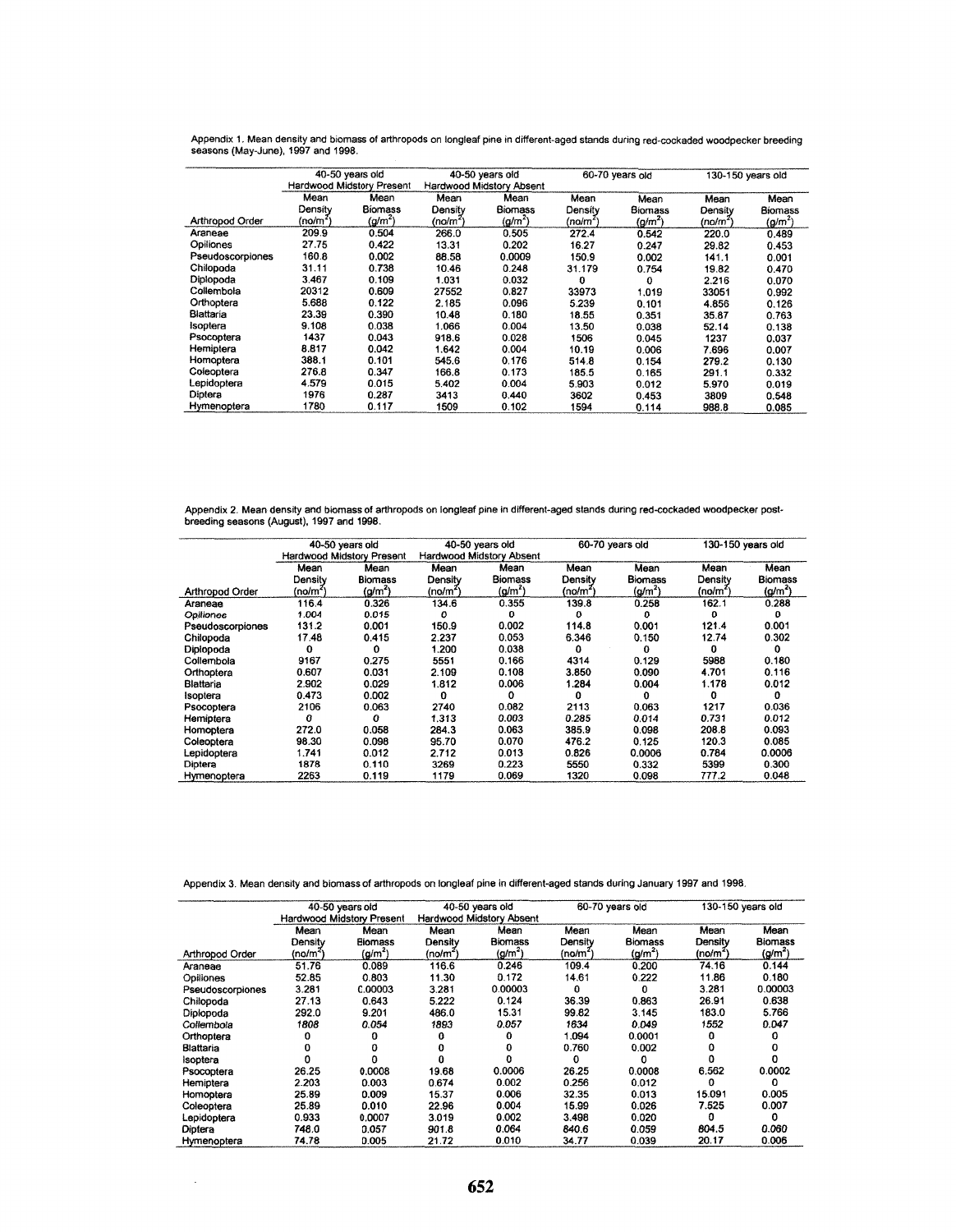#### **LITERATURE CITED**

- Baker, W. W. 1971. Observations on the foods habits of the red-cockaded woodpecker. Pages 100-107 *in* R. L. Thompson, ed. Ecology and management of the red-cockaded woodpecker. U.S. Bur. of Sport Fish. and Wildl. and Tall Timbers Res. Stn., Tallahassee, Fl.
- Blancher, P. J., and R. J. Robertson. 1987. Effect of food supply on the breeding biology of western kingbirds. Ecology 68:723-732.
- Borror, D. J., and R. E. White. 1970. A field guide to the insects of America north of Mexico. Houghton Mifflin, Boston, Ma. 404pp.
- Bryant, D. M. 1975. Breeding biology of house martins (*Delichon urbica*) in relation to aerial insect abundance. Ibis 117:180-216.
- Bryant, D. M. 1978. Environmental influences on growth and survival of nestling house martins (*Delichon urbica*). Ibis 120:271-283.
- Bryant, D. M. 1979. Reproductive cost in the house martin (*Delichon urbica*). J. Anim. Ecol. 48:655-675.
- Collins, C. S., R. N. Conner, and D. Saenz. 2002. Influence of hardwood midstory and pine species on pine bole arthropods. For. Ecol. Manage. 164:211- 220.
- Conner, R. N., and D. C. Rudolph. 1989. Red-cockaded woodpecker colony status and trends on the Angelina, Davy Crockett, and Sabine National Forests. U.S. For. Serv. Res. Pap. SO-250. 15pp.
- Conner, R. N., D. C. Rudolph, D. Saenz, and R. N. Coulson. 1997. The red-cockaded woodpecker's role in the southern pine ecosystem, population trends and relationships with southern pine beetles. Tex. J. Sci. 49:139-154.
- Conner, R. N., D. C. Rudolph, and J. R. Walters. 2001. The red-cockaded woodpecker, surviving in a fire-

maintained ecosystem. Univ. Texas Press, Austin. 363pp.

- Dennis, J. V. 1971. Species using redcockaded woodpecker holes in northeastern South Carolina. Bird-Banding 42:79-87.
- Engstrom, R. T., and F. J. Sanders. 1997. Red-cockaded woodpecker foraging ecology in an old-growth longleaf pine forest. Wilson Bull. 109:203-217.
- Hanula, J. L., and R. T. Engstrom. 2000. Comparison of red-cockaded woodpecker (*Picoides borealis*) nestling diet in old-growth and old-field longleaf pine (*Pinus palustris*) habitats. Am. Midl. Nat. 144:370-376.
- Hanula, J. L., and R. T. Engstrom, and W. D. Pepper. 2000. Longleaf pine characteristics associated with arthropods available for red-cockaded woodpeckers. J. Wildl. Manage. 64:60- 70.
- Hanula, J. L., and K. E. Franzreb. 1998. Source, distribution and abundance of macroarthropods on the bark of longleaf pine: potential prey of the red-cockaded woodpecker. For. Ecol. Manage. 102:89-102.
- Hanula, J. L., and S. Horn. 2003. Availability and abundance of prey for the red-cockaded woodpecker *in* R. Costa and S. J. Daniels, eds. Redcockaded woodpecker symposium IV, Hancock House Publishers, Blaine, Wa.
- Harlow, R. F., and M. R. Lennartz. 1983. Interspecific competition for redcockaded woodpecker cavities during the breeding season in South Carolina. Pages 41-43 *in* D. A. Wood, ed. Redcockaded woodpecker symposium II proceedings. Fla. Game and Fresh Water Fish Commiss. Tallahassee, Fl.
- Hess, C. A., and F. C. James. 1998. Diet of the red-cockaded woodpecker in the Apalachicola National Forest. J. Wildl. Manage. 62:509-517.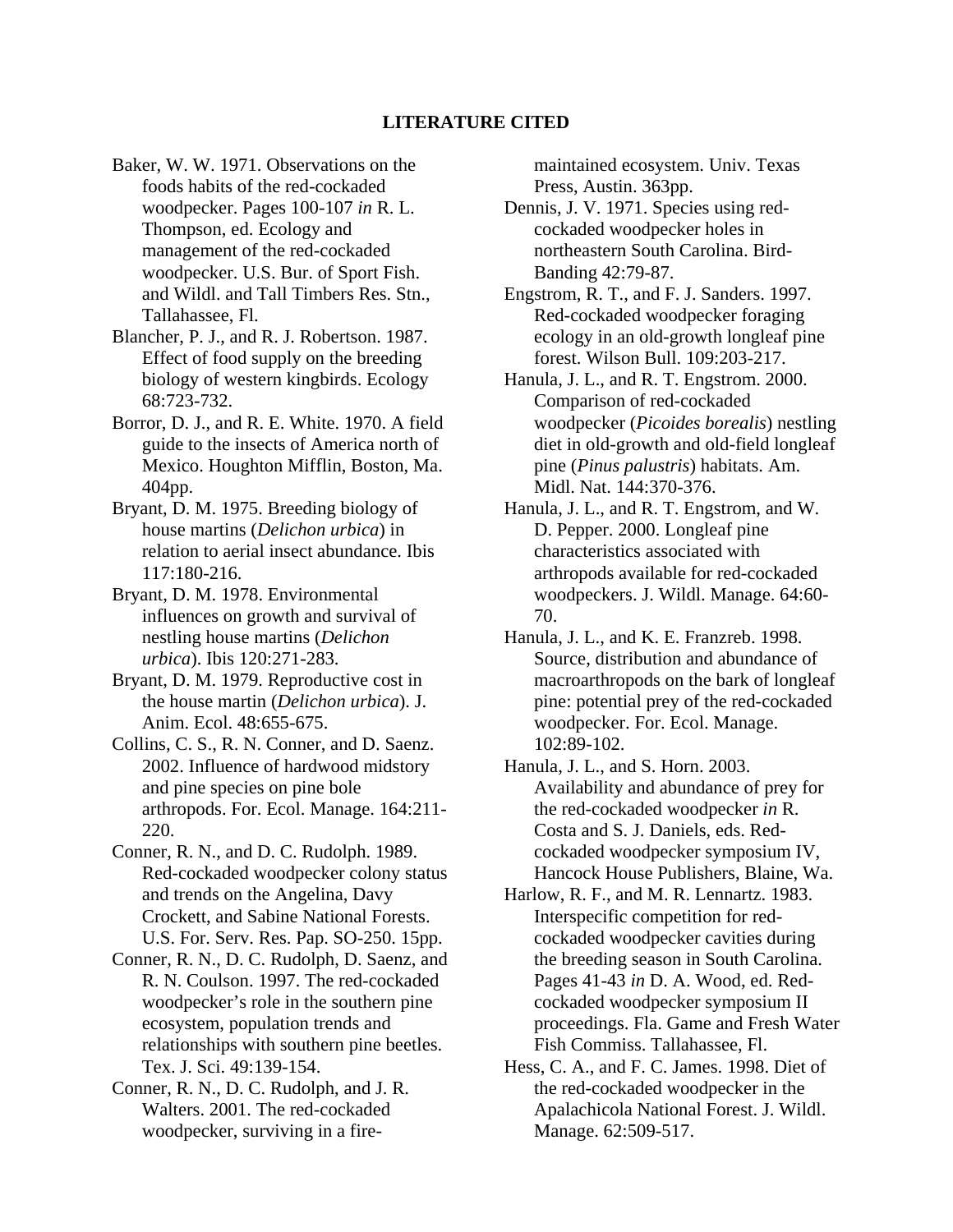Hooper, R. G. 1996. Arthropod biomass in winter and the age of longleaf pines. For. Ecol. Manage. 82:115-131.

Hooper, R. G., and M. R. Lennartz. 1981. Foraging behavior of the red-cockaded woodpecker in South Carolina. Auk 98:321-334.

Hooper, R. G., A. F. Robinson, and J. A. Jackson. 1980. The red-cockaded woodpecker: notes on life history and management. U.S. For. Serv., Gen. Rep. SA-GR 9. 8pp

Horn, S., and J. L. Hanula. 2002. Comparison of arthropod prey of redcockaded woodpeckers on the boles of longleaf and loblolly pines. Wildl. Soc. Bull. 30:131-138.

Jackson, J. A. 1971. The evolution, taxonomy, distribution, past populations, and currebt status of the red-cockaded woodpecker. Pages 4-29 *in* R. L. Thompson, ed. Ecology and management of the red-cockaded woodpecker. U.S. Bur. of Sport Fish. and Wildl. and Tall Timbers Res. Stn., Tallahassee, Fl.

Jackson, J. A. 1978. Competition for cavities and red-cockaded woodpecker management. Pages 103-112 *in* S. A. Temple, ed. Endangered birds: management techniques for the preservation of threatened species. Univ. Wisconsin Press, Madison.

Jackson, J. A. 1979. Tree surfaces as foraging substrates for insectivorous birds. Pages 69-93 *in* J. G. Dickson, R. N. Conner, R. R. Fleet, J. A. Jackson, and J. C. Kroll, eds. The role of insectivorous birds in forest ecosystems. Academic Press, New York, N.Y..

Jackson, J. A., and S. D. Parris. 1995. The ecology of red-cockaded woodpeckers associated with the construction and use of a multipurpose range complex at Fort Polk, Louisiana. Pages 277-282 *in* D. L. Kulhavy, R. G. Hooper, and R. Costa, eds. Red-cockaded woodpecker: recovery, ecology and management. Center for Applied Studies in Forestry,

College of Forestry, Stephen F. Austin State Univ., Nacogdoches, Tx.

Jackson, J. A., and B. J. Schardien-Jackson. 1986. Why do red-cockaded woodpeckers need old trees? Wildl. Soc. Bull. 14:318-322.

James, F. C., C. A. Hess, and D. Kufrin. 1997. Species-centered environmental analysis: indirect effects of fire history on red-cockaded woodpeckers. Ecol. Appl. 7:118-129.

James, F. C., C. A. Hess, B C. Kicklighter, and R. A. Thum. 2001. Ecosystem management and the niche gestalt of the red-cockaded woodpecker in longleaf pine forests. Ecol. Appl. 11:854-870.

James, F. C., and H. H. Shugart. 1970. A quantitative method of habitat description. Aud. Field Notes 24:727- 736.

Ligon, J. D. 1968. Sexual differences in foraging behavior of two species of *Dendrocopos* woodpeckers. Auk 85:203-215.

Ligon, J. D. 1970. Behavior and breeding biology of the red-cockaded woodpecker. Auk 87:255-278.

Ligon, J. D. 1971. Some factors influencing numbers of the red-cockaded woodpecker. Pages 30-43 *in* R. L. Thompson, ed. Ecology and management of the red-cockaded woodpecker. U.S. Bur. Sport Fish. and Wildl., and Tall Timbers Res. Stn., Tallahassee, Fl.

Ligon, J. D., P. B. Stacey, R. N. Conner, C. E. Bock, and C. S. Adkisson. 1986. Report of the American Ornithologists' Union committee for the conservation of the red-cockaded woodpecker. Auk 103:848-855.

Loeb, S. C., W. D. Pepper, and A. T. Doyle. 1992. Habitat characteristics of active and abandoned red-cockaded woodpecker colonies. South. J. Appl. For. 16:120-125.

MacArthur, R. H., and J. W. MacArthur. 1961. On bird species diversity. Ecology 42:594-598.